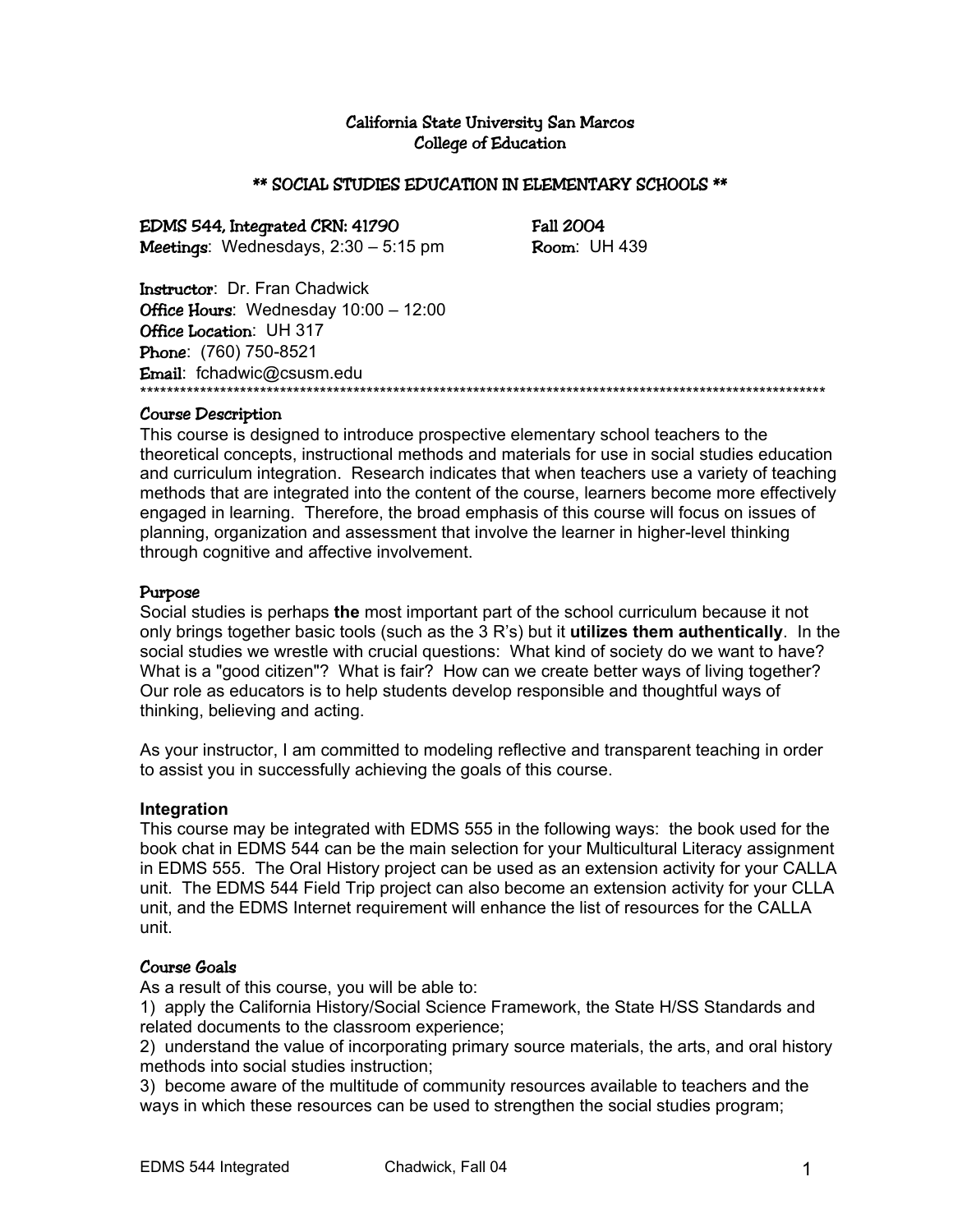4) design lessons / units that are grade level and developmentally appropriate, that utilize primary source materials, that infuse a multicultural/lingual perspective, and that address the needs of diverse learners;

5) design curricula that reflect a variety of instructional strategies and that develop

children's higher-level thinking skills through active participation;

6) more deeply appreciate the social sciences and history as a field of study.

## Required Texts

CSDE. (2000). History-Social Science Framework (for California Public Schools K-12). Sacramento, CA. (H/SS) www.cde.ca.gov/cilbranch/cfir/hsssbeup.pdf

Turner, T. N. (2003). Essentials of Classroom Teaching: Elementary Social Studies. Boston: Allyn and Bacon. (T)

*Additional readings from previously purchased, Successful Inclusive Teaching by Joyce Choate and handouts provided by the instructor will be required.* 

## **Recommended Texts**

California Geogrpahic Alliance-North (2000). California Atlas. George Cram Company, Inc. (CA)

San Diego County Office of Education (2001). Pages of the Past: K-6 Literature Aligned to H/SS Standards. (PP)

### Professionalism/Dispositions

Because this course is part of an accredited program that leads to professional certification, students are expected to demonstrate behavior consistent with a professional career. Lack of professionalism in any of the following areas will alter the final grade:

1. Attend all class meetings. Due to the dynamic and interactive nature of courses in the College of Education, all students are expected to attend all classes and participate actively. Absences and late arrivals/early departures will affect the final grade. At a minimum, students must attend more than 80% of class time, or s/he may not receive a passing grade for the course at the discretion of the instructor. Individual instructors may adopt more stringent attendance requirements. Should the student have extenuating circumstances, s/he should contact the instructor as soon as possible.

For this class, if you are absent 2 days, your highest possible grade is a B. If you are absent more than 2 days, your highest possible grade is a C, which means that you will not pass the course. Late arrivals and early departures will affect your final grade. Absences do not change assignment due dates. Late assignments will receive a reduction in points for each day late. Notify instructor in writing (email) as soon as possible if you are absent or know in advance that you will not be attending class.

2. Interact professionally and collaborate responsibly with your colleagues and professor. Teacher education is a professional preparation program and students will be expected to adhere to standards of dependability, and academic honesty. Prepare carefully for class, be ready to discuss readings and assignments thoughtfully.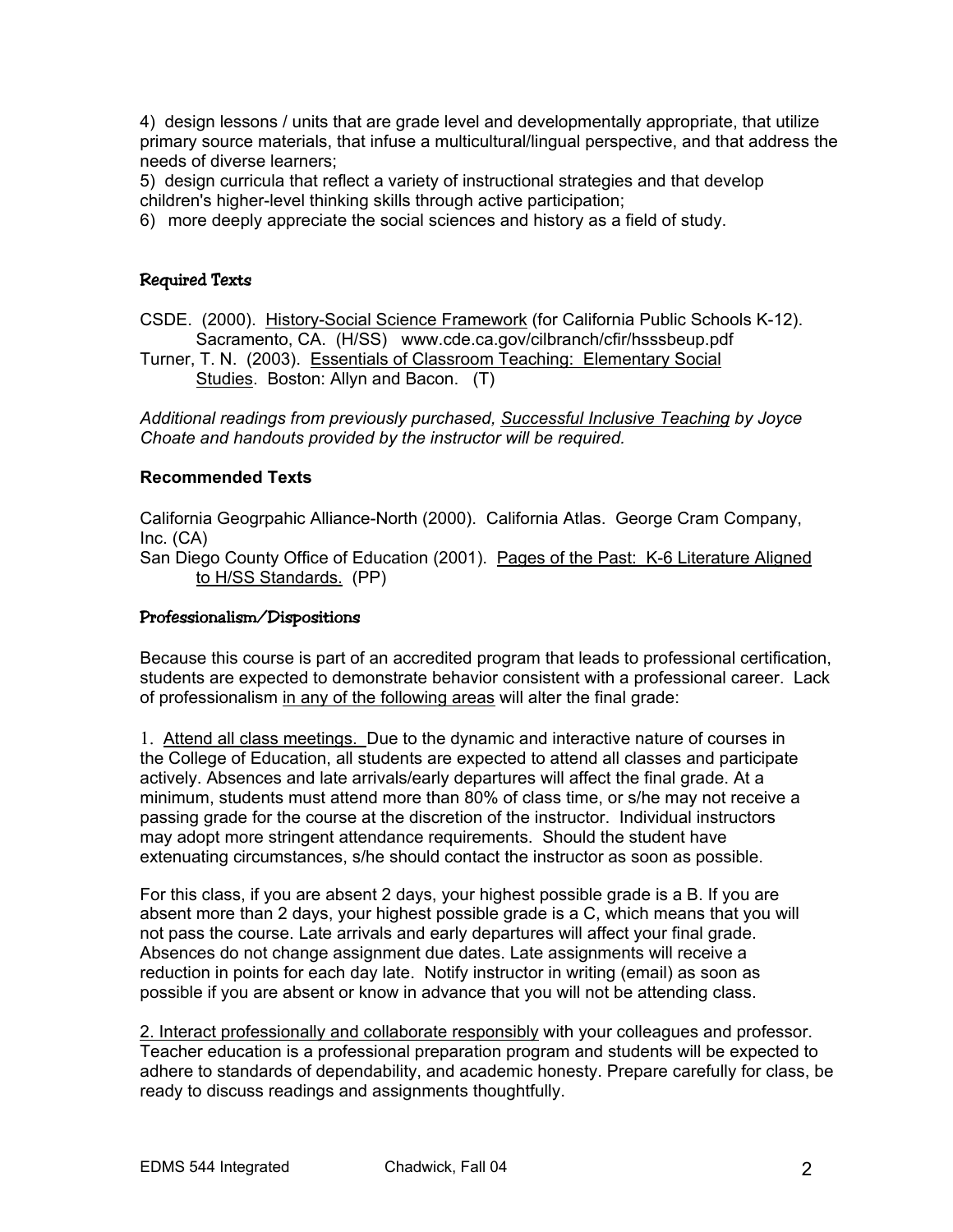3. Each written assignment is expected to have a clear organizational presentation and be free of grammar, punctuation and spelling errors. There will be a reduction in points for the above mentioned errors.

4. Complete all assignments on time. Late assignments will receive a 20% reduction in points for each day late. Occasionally a student may be asked to revise an assignment. If so, the revised work must be submitted no later than one week after it was returned and may not be eligible for full credit. If you are absent when an assignment is due, you may submit the work via email (except for Physical Model) so that it is not counted late. Please request return receipt from your toolbar when submitting an assignment via email due to absence. Receipt of the assignment will be returned by the instructor. With TPE 11 in mind... how would you rate yourself on the above?

## **California Commission on Teacher Credentialing**

## **Standards Alignment:**

The course objectives, assignments, and assessments have been aligned with the CTC standards for the Multiple Subjects Credential. Be sure to incorporate artifacts from this class into your final comprehensive portfolio.

# **Teacher Performance Expectation Competencies (TPE)**

This course is designed to help those seeking a Multiple Subjects Credential develop the skills, knowledge and attitudes necessary to assist schools and districts in implementing effective programs for all students. The successful candidate will be able to merge theory and practice in order to realize a comprehensive and extensive educational program for all students. The following two TPE's are specifically addressed and documented in this course.

# **TPE #1A: Subject Specific Pedagogical Skills for History/Social Science**

During interrelated activities in program coursework and fieldwork, MS candidates learn to:

- teach state-adopted academic content standards for students in H/SS while helping students to learn and use basic analysis skills;
- enrich the study of social stuies by drawing on social science concepts, case studies and cross-cultural activities;
- incorporate basic critical thinking skills and study skills into content-based instruction; and
- utilize active forms of social studies learning, including simulations, debates, research activities and cooperative projects.

MS candidates begin to interrelate ideas and information within and across history/social science and other subject areas.

EDMS 544 will also take primary responsibility for addressing the content of TPE 11.

## **TPE #11: The Social Environment**

Candidates for a Teaching Credential develop and maintain clear expectations for academic and social behavior. The candidates promote student effort and engagement and create a positive climate for learning. They know how to write and implement a student discipline plan. They know how to establish rapport with all students and their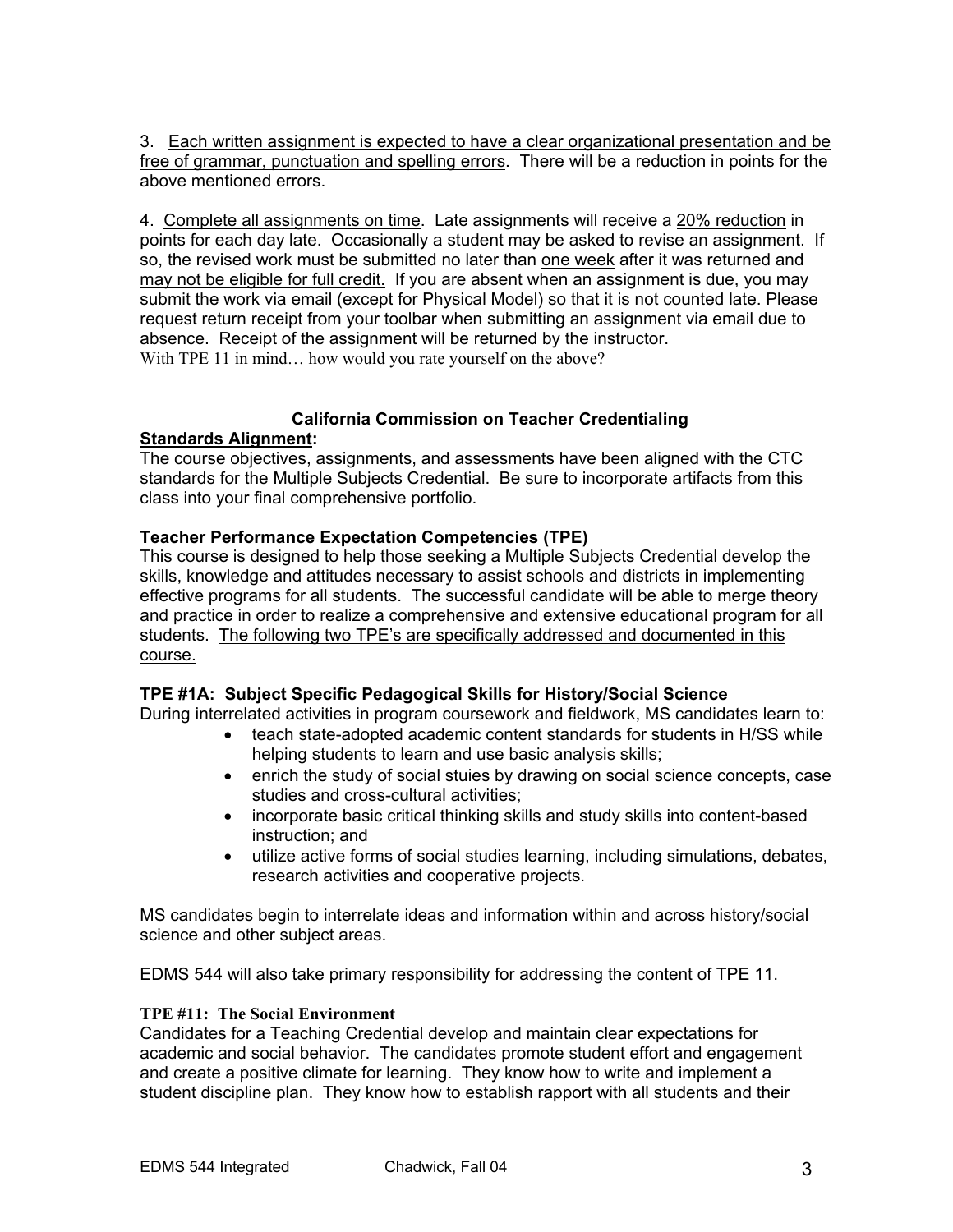families for supporting academic and personal success through caring, respect, and fairness. Candidates respond appropriately to sensitive issues and classroom discussions. They help students learn to work responsibly with others and independently. Based on observations of students and consultation with other teachers, the candidate recognizes how well the social environment maximizes academic achievement for all students and makes necessary changes.

**CLAD Competencies** supported by this course:

Part 3: Culture and Cultural Diversity

I.A. Definitions of culture I.C. Intragroup differences

I.D. Physical geography and its effects on culture

II.A What teachers should learn about their students II.B. How teachers can learn about their students

II.C. How teachers can use what they learn about their students (culturally responsive pedagogy)

- III.A. Concepts of cultural contact III.D. Strategies for conflict resolution
- IV.A. Historical perspectives **IV.B. Demography**
- IV.C. Migration and Immigration

The Teacher Performance Expectations and CLAD Competencies identified above are addressed in EDMS 544 through class discussions, activities, oral/visual presentations, and written assignments.

#### ASSIGNMENTS

*Detailed instructions for some course assignments will also be handed out in class.* 

### $\clubsuit$  Reading Response Journal 15% and 15% and 15% and 15% and 15% and 15% and 15% and 15% and 15% and 15% and 15% and 15% and 15% and 15% and 15% and 15% and 15% and 15% and 15% and 15% and 15% and 15% and 15% and 15% and

The assigned readings provide an important foundation for your increasing understanding of how to effectively teach social studies. To aid you in remembering the readings, and assist you with meaningful class participation, you are asked to respond to each reading assignment by coming to class with an entry in your reading response journal (Blue Book) summarizing key points from the assigned reading for that day. Response journals will be checked randomly and may be collected at the professor's discretion. Response journals may also be referenced by you to answer open-ended prompts about assigned readings. Please structure each page with:

(1) reading identification (T:8, for example),

(2) key points from the reading (you may include graphics),

(3) a paragraph toward the bottom that connects the reading to your perspectives/ experience,

(4) one question that the reading assignment prompts you to ask at this time.

### **\*** Finding the *Social Studies in You! A Physical Model* Pass/Fail

Have you ever tried to explain who you are through six of the social studies disciplines? For this assignment you will reintroduce yourself to a group in our class by creating a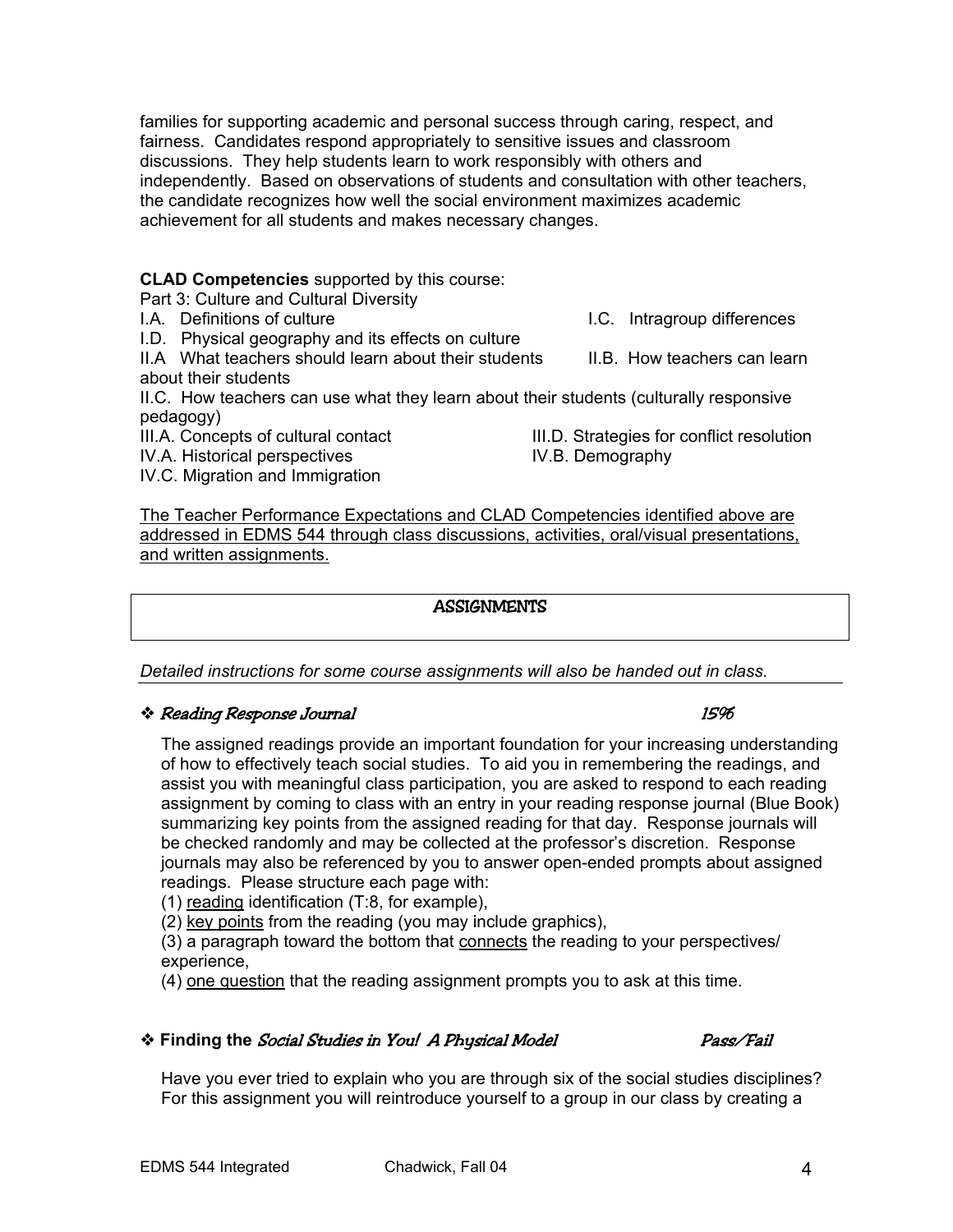physical model that illustrates aspects of you through each of the disciplines. You may use photographs, drawings, cutouts, objects, your imagination, etc. This activity models a way to engage your students, and will demonstrate your awareness of the disciplines. Aim to present for 4-5 minutes.

### **The following assignments will link together and create a well-developed social studies unit plan:**

## $\bullet$  Book Chat  $\bullet$  15%

A wealth of children's literature exists that strongly supports the state standards for teaching social studies. This assignment will serve as the introduction to your unit. You will select *one book* from *Pages of the Past* appropriate for the grade level unit you will be developing. You will be required to present your book and explain how it can be used to advance children's thinking about the key social studies concept within your unit. Your handout will include a lesson plan that incorporates your book. (more details to come)

## Community Resource / Field Trip Project 25%

In this assignment you will explore and share information about a field trip site in San Diego County. By designing a variety of pre, during, and post-trip teaching activities, you will be able to plan an educational (rather than purely recreational) field trip to enhance understandings within your unit (more details to come).

# Oral History Project

Collecting oral histories is an exciting way to help children understand that "history" is found all around us and is continually created. In this project, you will conduct an oral history interview about a topic that relates to your social studies unit, and describe an oral history project that addresses the essential questions of your unit.

<u>20% - 20% - 20% - 20% - 20% - 20% - 20% - 20% - 20% - 20% - 20% - 20% - 20% - 20% - 20% - 20% - 20% - 20% - 2</u>

To support your interview, you will bring to class on the designated day a primary source object (artifact, document, photographs, etc.) of significance to the person/topic of the interview. We will then create a "classroom museum".

## *Mock Interview Assignment 10%*

Imagine you are at a job interview and were just asked: "How will you teach social studies in your classroom?" Knowing how to teach and structure learning in social studies, and then being able to express your understanding, can be two different abilities. In order to help you eloquently articulate the knowledge you have gained through this course, as well as enhance your educational philosophy, you will participate in a mock interview. Be prepared to describe at least five (5) of the most important concepts or ideas you have learned in EDMS 544. It is suggested that you have quotes from the reading to support your responses.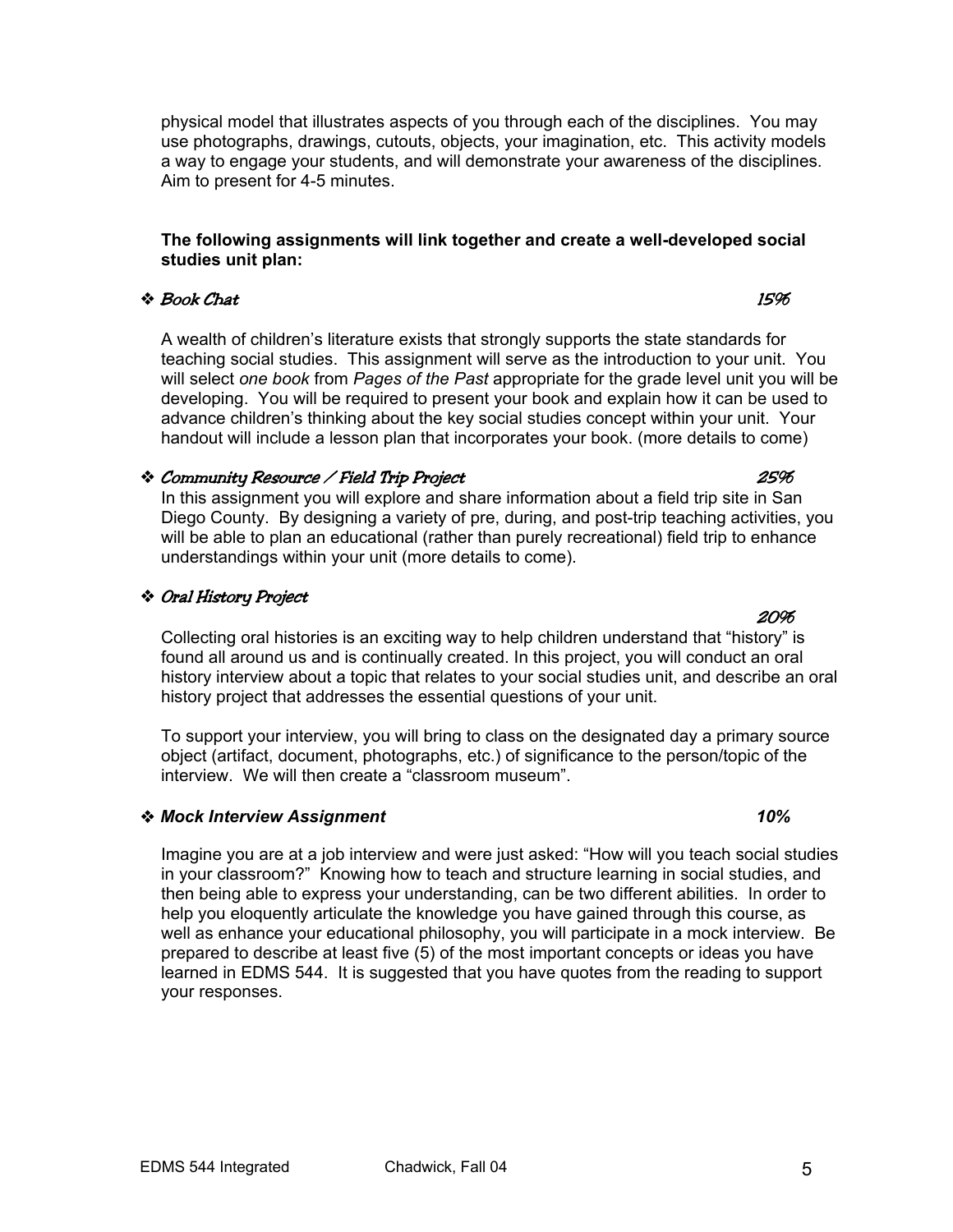# **Assignments & Participation Percentage**

| Unit Plan                   | P/F |
|-----------------------------|-----|
| Professionalism/TPE 11      | 15% |
| Reading Response Journal    | 15% |
| Self Model                  | P/F |
| <b>Book Chat</b>            | 15% |
| <b>Community Field Trip</b> | 25% |
| <b>Oral History Project</b> | 20% |
| Mock Interview              | 10% |

## Grading Scale:

Assignments will be scored (1-4), using rubrics listing specific criteria to be addressed. Rubrics will be sent to students with each assignment. Assignments are weighted as listed above.

## Exemplary "A" Students

1. Demonstrate serious commitment to their learning, making full use of the learning opportunities available and searching out the implications of their learning for future use. 2. Complete all assignments thoroughly and thoughtfully toward the goal of developing an in-depth social studies unit, receiving 3.5-4.0 averages on all assignments.

3. Make insightful connections between all assignments and their developing overall understanding of social studies concepts; they continually question and examine assumptions in a genuine spirit of inquiry.

4. Students show a high level of achievement of course goals.

# "B" Students

1. Simply comply with the course requirements and expectations.

2. Complete all assignments, usually thoroughly and thoughtfully, receiving 2.7 -3.4 average on all assignments.

3. Usually connect assignments to their developing overall understanding of social studies concepts; may be satisfied with accepting their learning as it is received without deeply examining assumptions or seeking a higher level of understanding of the implications. 4. Students show reasonable achievement of course goals.

## "C" Students

1. Demonstrate an inconsistent level of compliance to course requirements and expectations.

2. Complete all assignments with limited thoroughness and thoughtfulness, receiving 1.7-2.6 average on all assignments.

3. Make limited connections between assignments and their developing overall understanding of social studies concepts; may not be open to examining assumptions or implications and may actually dismiss the importance of the understanding of social studies concepts.

4. Attempt, but show limited progress in achieving course goals.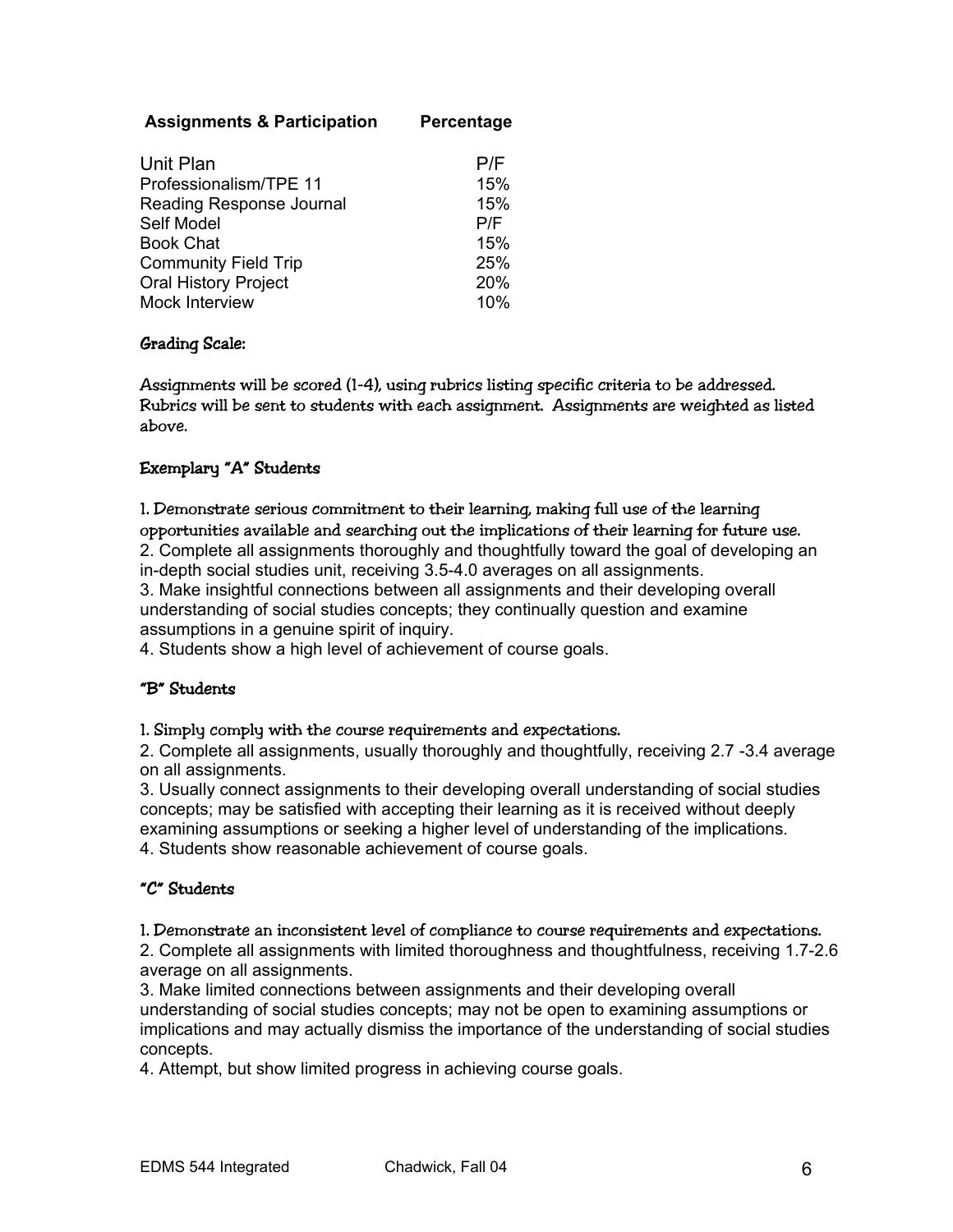### California State University San Marcos COLLEGE OF EDUCATION

### **Mission Statement**

The mission of the College of Education Community is to collaboratively transform public education by preparing thoughtful educators and advancing professional practices. We are committed to diversity, educational equity, and social justice, exemplified through reflective teaching, life-long learning, innovative research, and ongoing service. Our practices demonstrate a commitment to student-centered education, diversity, collaboration, professionalism, and shared governance.

*(adopted by COE Governance Community October, 1997)*

### **Attendance Policy**

Due to the dynamic and interactive nature of courses in the College of Education, all students are expected to attend all classes and participate actively. At a minimum, students must attend more than 80% of class time, or s/he **may not receive a passing grade** for the course at the discretion of the instructor. Individual instructors may adopt more stringent attendance requirements. Should the student have extenuating circumstances, s/he should contact the instructor as soon as possible. *(Approved: 12/19/97)* 

## **Clad Infusion**

In 1992, the College of Education voted to infuse Cross-cultural, Language and Academic Development (CLAD) competencies across the curriculum. The CLAD competencies are attached to the syllabus and the competencies covered in this course are highlighted.

### **Disabled Student Services Office**

Students with disabilities requiring reasonable accommodations must be approved for services through the Disabled Student Services Office (DSS) in Craven Hall 5205 at (760) 750-4905 or TTY (760) 750-4909. Eligible students may contact John Segoria during his office hours or in a more private setting in order to ensure confidentiality.

### **Statement on Plagiarism**

Any evidence of cheating or plagiarism (defined as presenting the words or ideas of others as your own) will result in a failing grade for that assignment and a letter regarding the incident to be placed in your file in the Dean of Student's Office. Please read "Academic Honesty" in Academic Regulations and CSUSM Policies (found in your catalog or student handbook) and see me if you have any more questions about what constitutes plagiarism or cheating. Note that on written assignments exact quotes must be placed in quotation marks. All quoted and paraphrased work must be cited in the text.